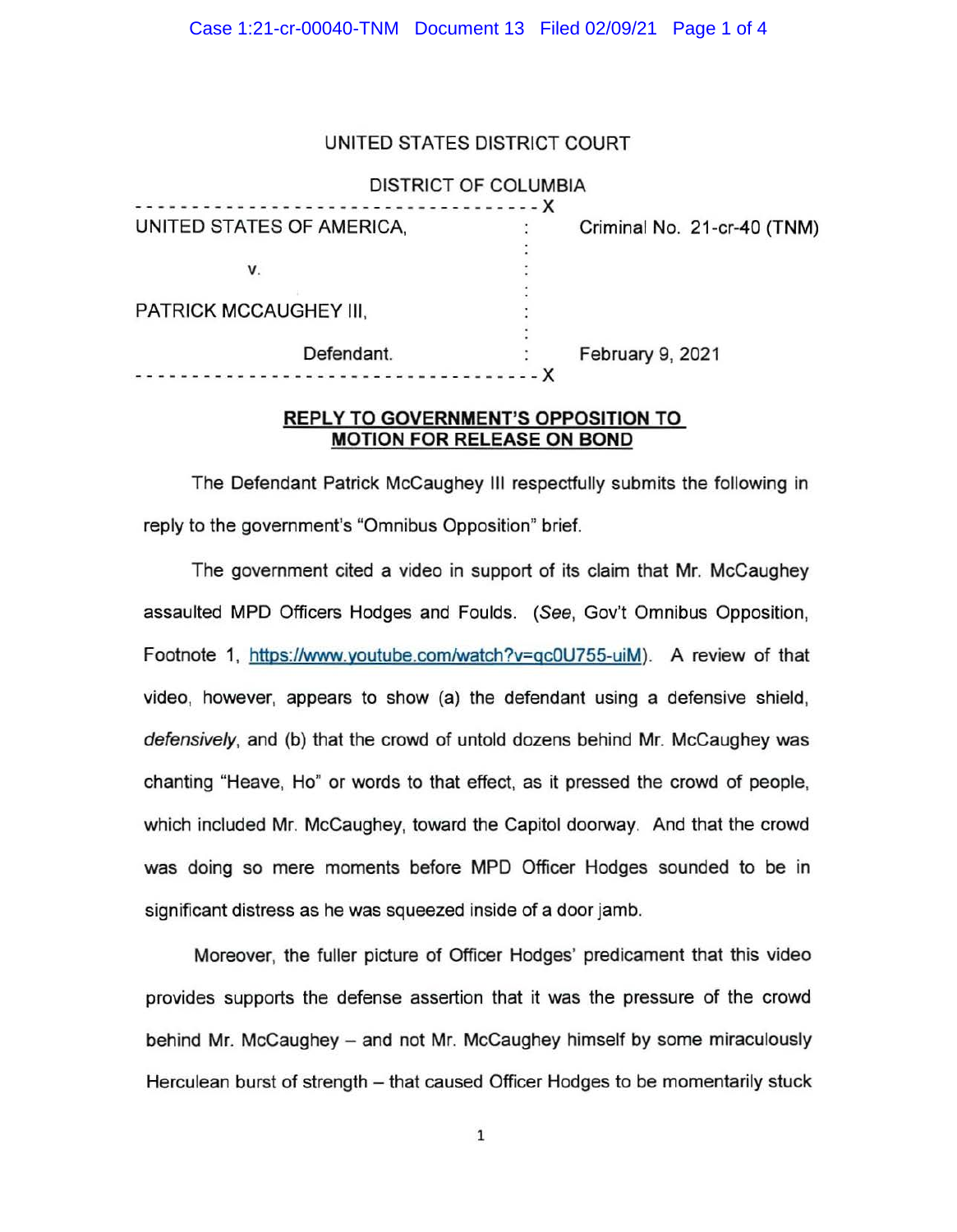### Case 1:21-cr-00040-TNM Document 13 Filed 02/09/21 Page 2 of 4

in that doorway. Throughout the video, Mr. McCaughey can be seen to be using the defensive shield as it was designed to be used, for defense, as officers continually swung their batons at him and others, and that was the position the shield was still in when Officer Hodges was pinned by the force of that mass of protestors.

Finally, the video and audio in that clip, after Officer Hodges frees himself, provide further support for the innocent nature of Mr. McCaughey's mindset, as he is clearly: (a) seen reaching over the defensive shield to lower Officer Hodges' protective face shield  $-$  just after the officer was assaulted by an apparently unknown  $3<sup>rd</sup>$  party; and (b) heard calling Officer Hodges' compadres to alert them to the fact that Hodges was in need of assistance. That is hardly conduct consistent with the picture painted by the Government in both the Indictment and its subject opposition papers.

In sum, Mr. McCaughey is a young man who, having heretofore lived a spotless existence, decided to do a most American thing  $-$  to protest and petition his government for redress for what he and millions of other Americans perceive to be legitimate grievances about the Presidential Election. In the process, he clearly got "too close to the action" and he has suddenly found himself in jail, unable even to have a secure conversation with undersigned counsel for going on three (3) weeks now. 1

 $<sup>1</sup>$  Counsel has tried, to no avail, to have a secure conversation with Mr. McCaughey</sup> at all 3 prison facilities at which he has thus far been housed, to no avail. Covid19 or no Covid19, this inhibition on the Constitutional right to counsel is unacceptable, and provides still more urgency for Mr. McCaughey to be released while this matter is pending - so that he can meaningfully defend what we believe is a truly defendable case. Notably, this case is more akin to a typical municipal "on-site"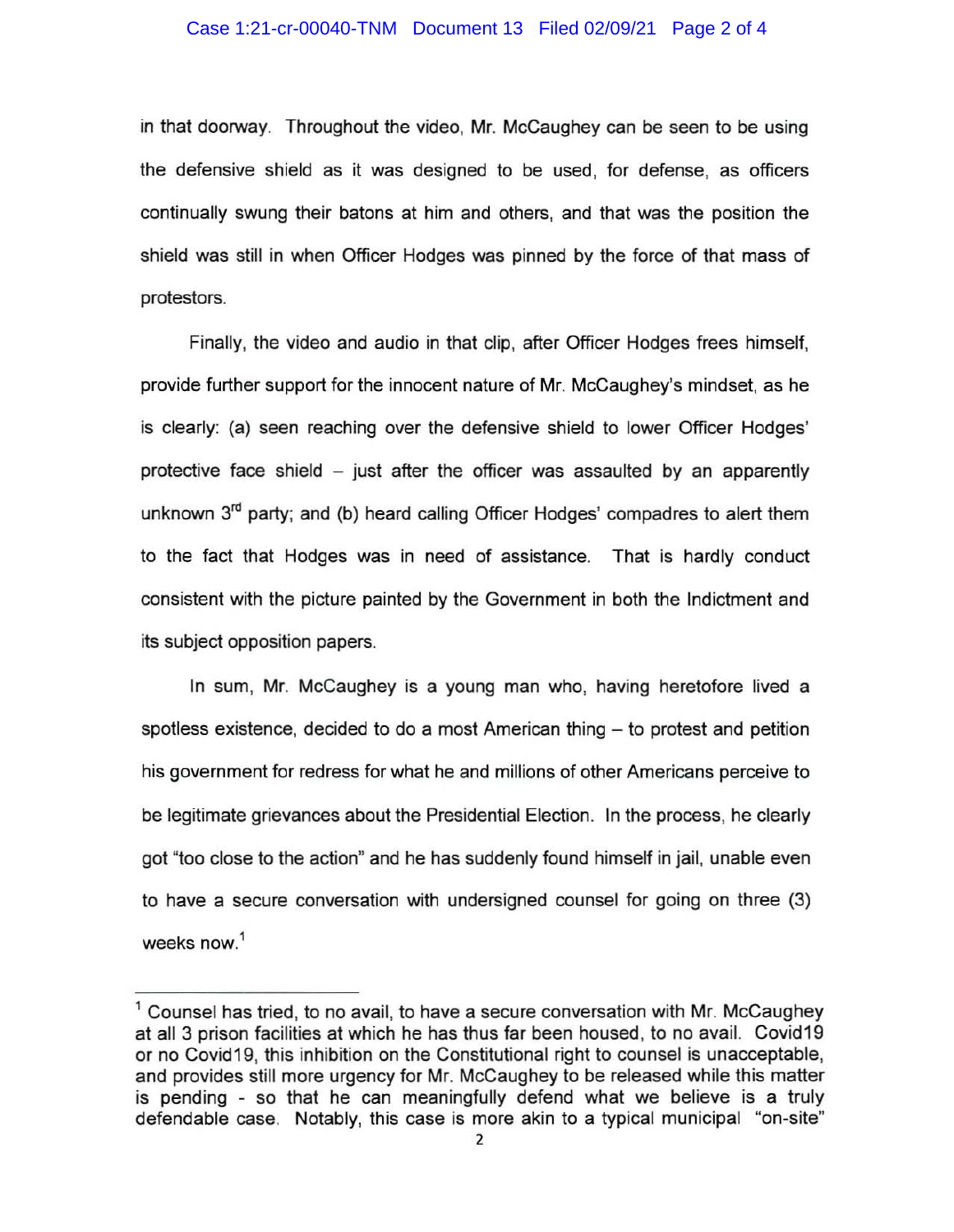Most importantly, there is nothing in the record to support a fear, or even a lingering concern, that Mr. McCaughey will somehow drive to D.C., or anywhere else, and engage in a protest-turned-violent in the event he is released on the conditions proposed. He is not a part of any organized groups that tend to protest or engage in violence; there is no indication that he had any plan to do anything other than exercise his rights under the very first amendment to our Constitution, side by side with his father;<sup>2</sup> he has absolutely no prior involvement with the criminal justice system; the previously submitted character letters paint a vivid picture of Patrick as a kind, gentle young man; and there is no reason to believe there will ever  $-$  or at least during the pendency of this case  $-$  be another confluence of events that would lead to an event like that of January 6.

Accordingly, and for the reasons set forth in the original motion, Mr. McCaughey respectfully requests that the Court accept his substantial bond proposal and to order his release pending a resolution of these charges. $^3$ 

arrest than it is to the usual federal criminal matter, i.e., this is not a situation where federal authorities have gathered evidence via subpoena and grand jury testimony for months on end and then sought indictment. The defendant was arrested a mere 13 days after the alleged incident(s).<br><sup>2</sup> Pursuant to warrant, the government has had possession of all of Mr.

McCaughey's electronic devices since his arrest on 1/19/21; surely if there were any indication that he had even an inkling of a plan to engage in any kind of violence, such evidence would have been a part of the government's opposition submission.

<sup>&</sup>lt;sup>3</sup> Counsel has reviewed the district's Pretrial Services Report in this matter; however, on information and belief, Pretrial Services did not have the opportunity to interview Mr. McCaughey or any of the proposed sureties / lienors. For that reason, counsel respectfully requests that the Court also review the more comprehensive Pretrial Services Report prepared in the Southern District of New York before Mr. McCaughey's initial presentment in that district. (Case No. 7:21 mj-791)